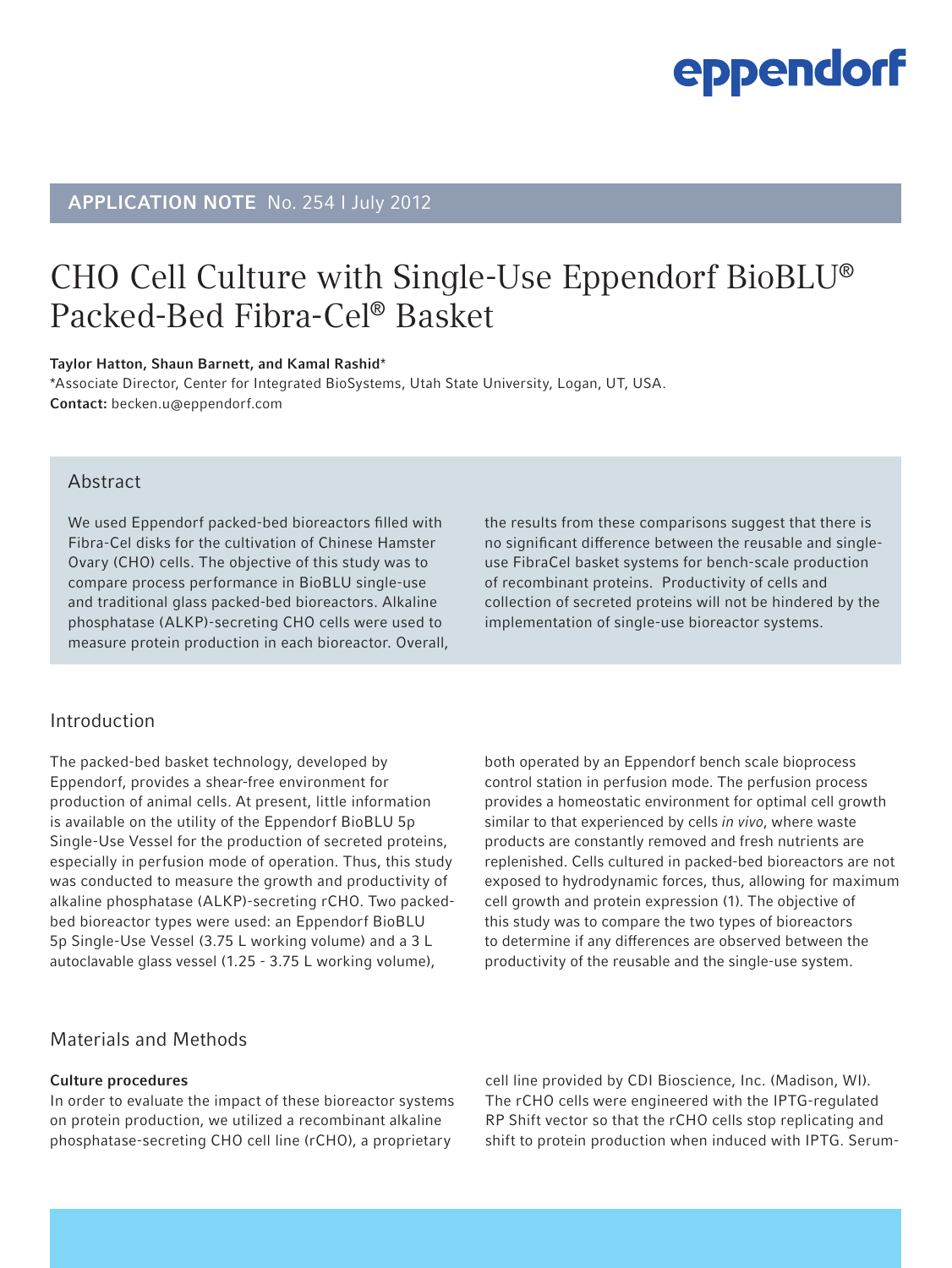

Fig. 1: BioBLU 5p Single-Use Vessel preloaded with Fibra-Cel disks.

free CD-CHO medium (Life Technologies®, USA) was used throughout these experiments. The media contains 6.3 g/L glucose and was supplemented with 8 mM L-glutamine and 100 µg/ml of an antibiotic/antimycotic solution (Life Technologies, USA). Frozen rCHO cells were thawed and transferred to T-75 flasks with CD-CHO medium and allowed to expand. Once a sufficient number of cells were achieved, sterile disposable spinner flasks were utilized to further expand the cells. Subculture of the cells continued until a sufficient number of viable cells was achieved for use as a seed culture at the density of  $5 \times 10^5$  cells/mL. Both the glass bioreactor and the BioBLU 5p Single-Use Vessel were controlled with an Eppendorf bioprocess control station.

#### Packed-bed basket impeller operated in perfusion mode

Two experimental trials were performed using the packed-Table 1: Comparison of perfusion volumes. \*Perfusion occured every other day.

| Perfusion    | Glass | <b>BioBLU</b> |
|--------------|-------|---------------|
| Day 1        | 0.5L  |               |
| Day 2        |       |               |
| Days 3 - 15* |       |               |

bed vessels in perfusion mode: 3 L autoclavable vessel (1.25 - 3.75 L working volume) and a BioBLU 5p Single-Use Vessel (3.75 L working volume, pre-loaded with 150 g of Fibra-Cel disks). The perfusion process was initiated once the cells reached the exponential growth phase as shown in table 1.

Both experimental trials had the following parameters shown in Table 2.

Table 2: Bioprocess setpoints

| Parameter   | Glass                 | <b>BioBLU</b>         |
|-------------|-----------------------|-----------------------|
| Temperature | 37° C ( $\pm$ 0.1°C)  | 37° C ( $\pm$ 0.1°C)  |
| Agitation   | 120 rpm $(\pm 5$ rpm) | 120 rpm $(\pm 5$ rpm) |
| DO          | 35 % ( $\pm$ 1 %)     | 35 % ( $\pm$ 1 %)     |
| рH          | 7.1 ( $\pm$ 0.01)     | 7.1 ( $\pm$ 0.01)     |
| Gas flow    | 0.5 SLPM              | 1.5 SLPM              |
|             |                       |                       |

#### Biomarkers of cell growth and productivity

Cell productivity was assessed by measuring activity of the secreted ALKP protein using an enzyme assay (AnaSpec®, USA) according to the manufacturer's protocol. For simplicity unit measurements were used in this study. A unit (U) of ALKP activity was defined as the amount of enzyme that hydrolyzes 1µmol of p-nitrophenylphosphate to p-nitrophenol in a total reaction volume of 1 ml in 1 minute at 37°C. The YSI® 2700 Select Biochemistry Analyzer (YSI, Inc., USA) was utilized to monitor the glucose and lactate levels in the culture media every 24 hours for the duration of each trial.

## Results

#### Glucose utilization and lactate production

Glucose is the main energy source for cell proliferation and ALKP production. Thus, glucose levels were expected to directly correlate with ALKP production in each experiment. Because lactate is a secondary energy source, lactate levels were expected to decline following this initial increase and the utilization of glucose in the media. Lactate metabolism is beneficial to the system by reducing a major metabolic by-product from the system (2,3). Glucose levels measured

at the time of induction (day 3) were nearly 0 g/L in both experiments (Fig. 2). Media lactate concentrations increased in response to decreasing glucose availability. The use of lactate as a secondary energy source can also be observed as lactate levels decrease at each 2 L perfusion.

#### Comparison of bioreactor systems for ALKP production

The average total ALKP production per experiment trial is shown in Figure 3. Overall, there is not a significant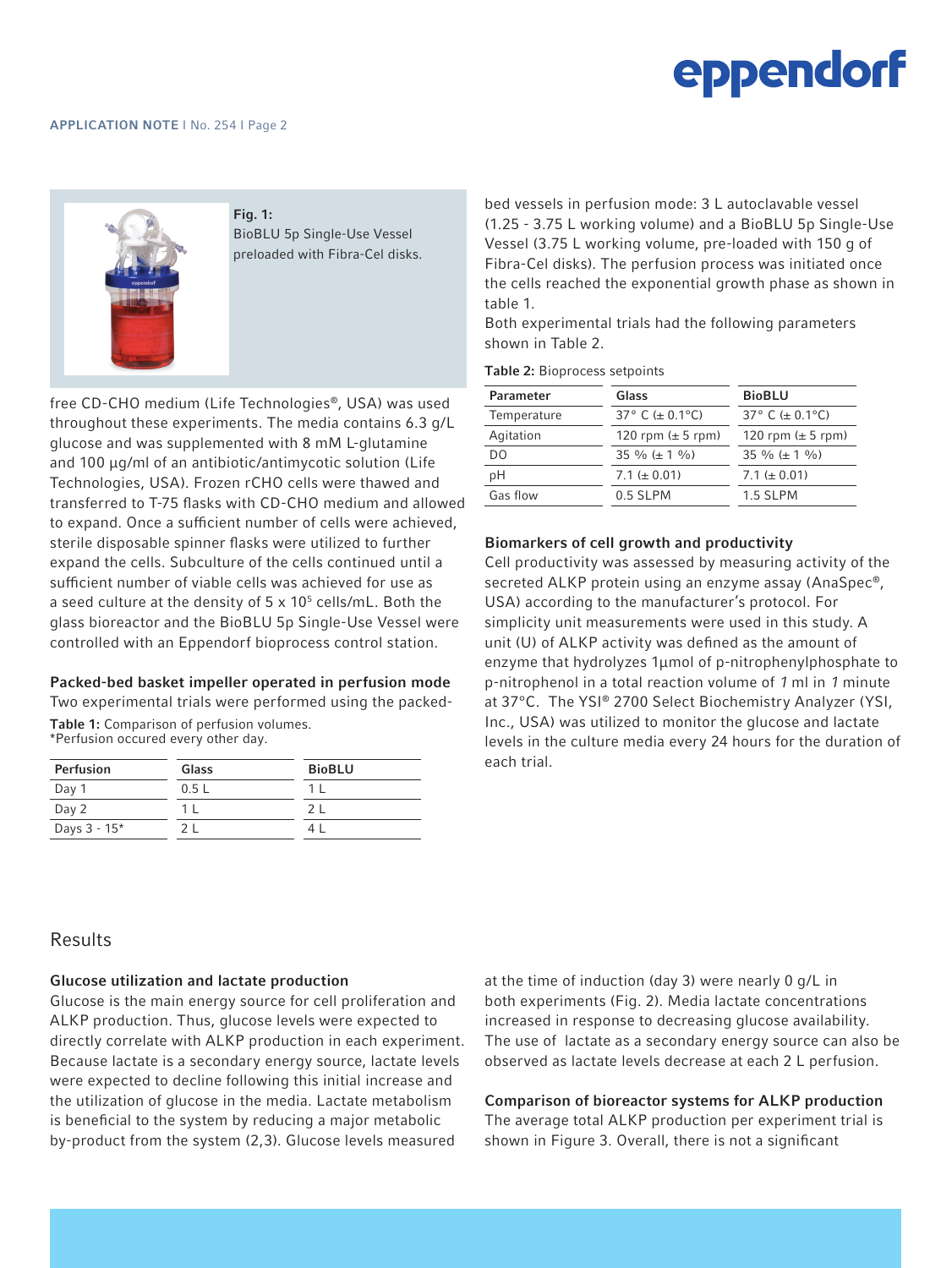

difference in ALKP production between the two bioreactor systems. The total amount of ALKP measured after five

experiments of the experimental of the experimental trials of the experimental trials are shown (A, reusable; B, reusable; B, reusable; B, reusable; B, single-**Fig. 2: Glucose consumption and lactate production by rCHO biolee and in two packed-bed bioreactor system.** Values  $\alpha$  at each media exchange. The time and volume of the media exchange is indicated at each dashed line. shown are the amounts of glucose and lactate measured in the the media exchange is indicated at each dashed line. Induction of ALKP activity by IPTG began on culture day 5 and continued every two days throughout the remainder of the experiment. Results of two experimental trials are shown (A, reusable; B, single-use).

*Comparison of bioreactor systems for ALKP production* 16.22 U/mL in the single-use vessel. media exchanges in the reusable vessel was 17.44 U/mL and



the experiment, with each bar representing a perfusion. Figure 2. *ALC* production by reserve the conservation in two packed-bed biomeactor system. (A) ALKB concentration in  $\begin{array}{ll}\n \cdot & \text{packet} \\
\text{backed-beta} & \text{bareactor system.} \\
\text{(A) ALKP concentration in} \\
\end{array}$  $\alpha$  culture media measured each day of each experimental trial. IPTG induction of ALKP began on culture day five and continued every two days for the remainder of the experiment. (B) Stacked Fig. 3: ALKP production by rCHO cells cultured in two bar charts show the cumulative production of ALKP throughout

### Conclusion

In summary, these results demonstrated comparable yields in ALKP production between the two packed-bed bioreactor systems when operated in perfusion. Given the greater productivity of cells cultured in the packed-bed bioreactor and the advantages of this system operated in perfusion

ds mode, reseachers desiring to scale up mammalian cell ctor — culture for protein production should consider utilization of the Eppendorf BioBLU packed-bed, single-use bioreactor system.